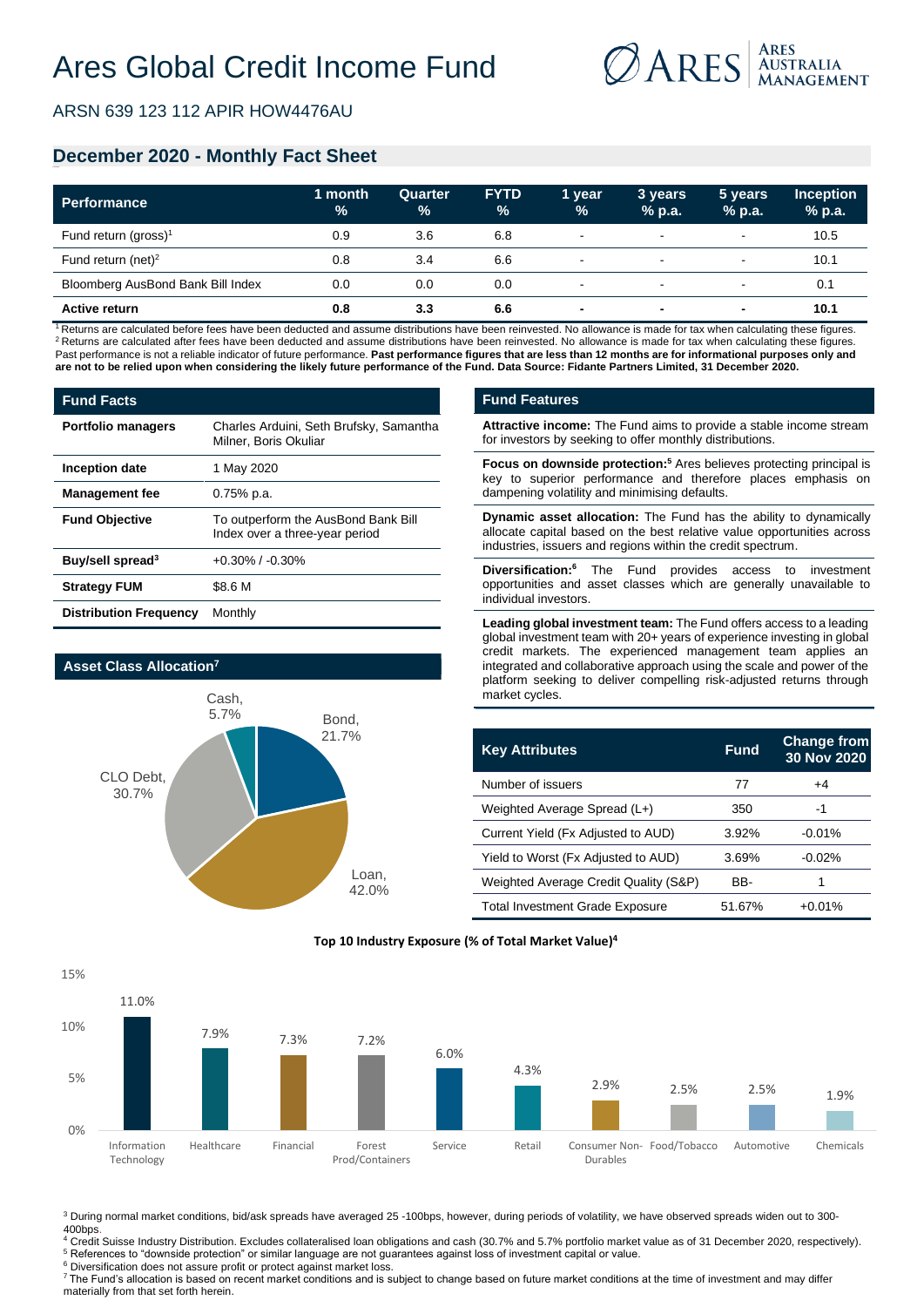

# **Market Commentary**

December capped off the third consecutive quarter of robust performance across global risk assets, driven by additional fiscal stimulus, accommodative global monetary policy, U.S. election results, and positive vaccine developments. U.S. equities continued to rally, returning 3.84%<sup>(1)</sup> in December, as investor concerns over rising infection rates and newly implemented lockdown measures were overshadowed by the US Food and Drug Administration ("FDA") approvals and vaccine distribution. Spreads in U.S. leveraged credit narrowed into year-end as lower quality paper and more cyclical sectors drove returns.

U.S. high yield bond yields declined to record lows and the asset class returned 1.91%(2) in December, bringing 2020 full-year returns to 6.17%(2). Optimism surrounding vaccine developments drove outperformance in lower quality bonds and COVIDaffected sectors, including energy and transportation. Accelerated retail fund inflows during the final week of the year and a continued decrease in primary new issuance provided a supportive technical backdrop for high yield during December.

U.S. leveraged loans returned 1.31%<sup>(3)</sup> for the month. as valuations, improving ratings trends and lower defaults drove investor confidence for a cyclical recovery in 2021. Similar to the high yield market, the lower quality cohort outperformed, with Triple-C rated loans returning 2.2%, compared to Double-B loans which comparatively underperformed.<sup>(4)</sup> U.S. loan funds saw steady outflows for most of 2020; however, this trend reversed course towards year-end, helping digest a surprisingly busy December primary market.

Similarly, U.S. CLOs delivered strong returns in December as well, with all ratings tranches experiencing positive gains<sup>(5)</sup>. Increased investor demand for higher spreads and structural protections helped digest robust CLO supply.

U.S. investment grade credit lagged the broader risk rally; however, returns were modestly positive at 0.14%<sup>(6)</sup> for the month. High grade bond supply in December was \$39 billion, which was higher than its prior four-year December average of  $$22$  billion<sup>(4)</sup>.

Meanwhile, the European liquid credit markets built on the gains achieved in November to finish 2020 on a positive note as European high yield bonds and leveraged loans returned  $0.84\%$ <sup>(7)</sup> and  $0.61\%$ <sup>(8)</sup>, respectively. A last-minute Brexit deal and the European Central Bank's ("ECB") announcement to increase the size and extend the time horizon of their asset purchasing programs drove positive performance.

## **Market Outlook**

Leveraged credit markets have remained firm in the early days of 2021, despite an insurrection at the U.S. Capitol, slower vaccine rollouts and broad uncertainty around the speed and consistency of the economic recovery. Overall macro sentiment continues to improve after the dust settled on the Georgia run-off election results, as market expectations for increased stimulus in 2021 buoyed growth assumptions. Additionally, a rise in the 10 year U.S. treasury yield to a 10-month high has resulted in elevated investor appetite for spread products. More specifically, retail leveraged loan funds experienced the largest weekly inflow in nearly four years during the second week of January.

While recent headlines are driving broad optimism, we continue to closely monitor developments that may drive near-term volatility, including Q4'20 corporate earnings reports, the transition of power to a Democratic Administration, and vaccine developments. Increased regulation and higher taxes are potential headwinds for later in the year; though ultimately, we believe additional stimulus will fuel stronger economic performance. While we are constructive on the go-forward environment, we are mindful that the recovery will vary across regions, industries, and companies, which underscores the need for an active allocation framework. We continue to maintain a resilient portfolio by employing a tactical and dynamic approach to managing exposures within the Ares Global Credit Income Fund, focused on striking a balance between yield and safety. Overall, we remain focused on utilizing the full depth and breadth of the Ares platform to source opportunities, avoid credit mistakes and actively rotate exposures to generate attractive risk-adjusted returns.

## **Fund Commentary**

The Ares Global Credit Income Fund ("the Fund") delivered positive returns in December, benefitting from the broad risk rally in credit. All of the Fund's underlying asset categories were positive contributors to returns, with the primary driver of performance being its exposure to corporate bonds. Specifically, strong performance was driven by lower quality paper, which outperformed in December due to increased appetite for risk. Within the Structured Credit allocation, the Fund's CLO Debt exposure posted positive returns, as demand for floating rate CLO tranches remained robust during the month, due to both a higher forward curve and lack of spread alternatives going into the new year.

From a portfolio positioning perspective, we took profits on our below-investment grade bond and CLO debt exposure and rotated into Double-B and Single-B rated loans. Favorable conditions including an expected increase in gross CLO issuance, a relatively light net forward calendar and rising interest rate concerns are expected to support a stronger start to the year in the loan market. Additionally, we were active in the new issue market for bank loans, including several cross-platform transactions where Ares' collaboration and scale resulted in favorable allocations and preferred economics relative to the Street.

After a tumultuous year in 2020, we hope and expect 2021 will bring normalization in terms of an economic recovery as well as global health conditions. We will remain defensively positioned as we continue to actively re-position the portfolio, while seeking relative value opportunities that arise amid "air pockets" of volatility in an evolving market environment. We believe the Ares Global Credit Income Fund is well-positioned to deliver attractive returns due to our disciplined investment process rooted in fundamental credit selection, relative value analysis, and rigorous risk management.